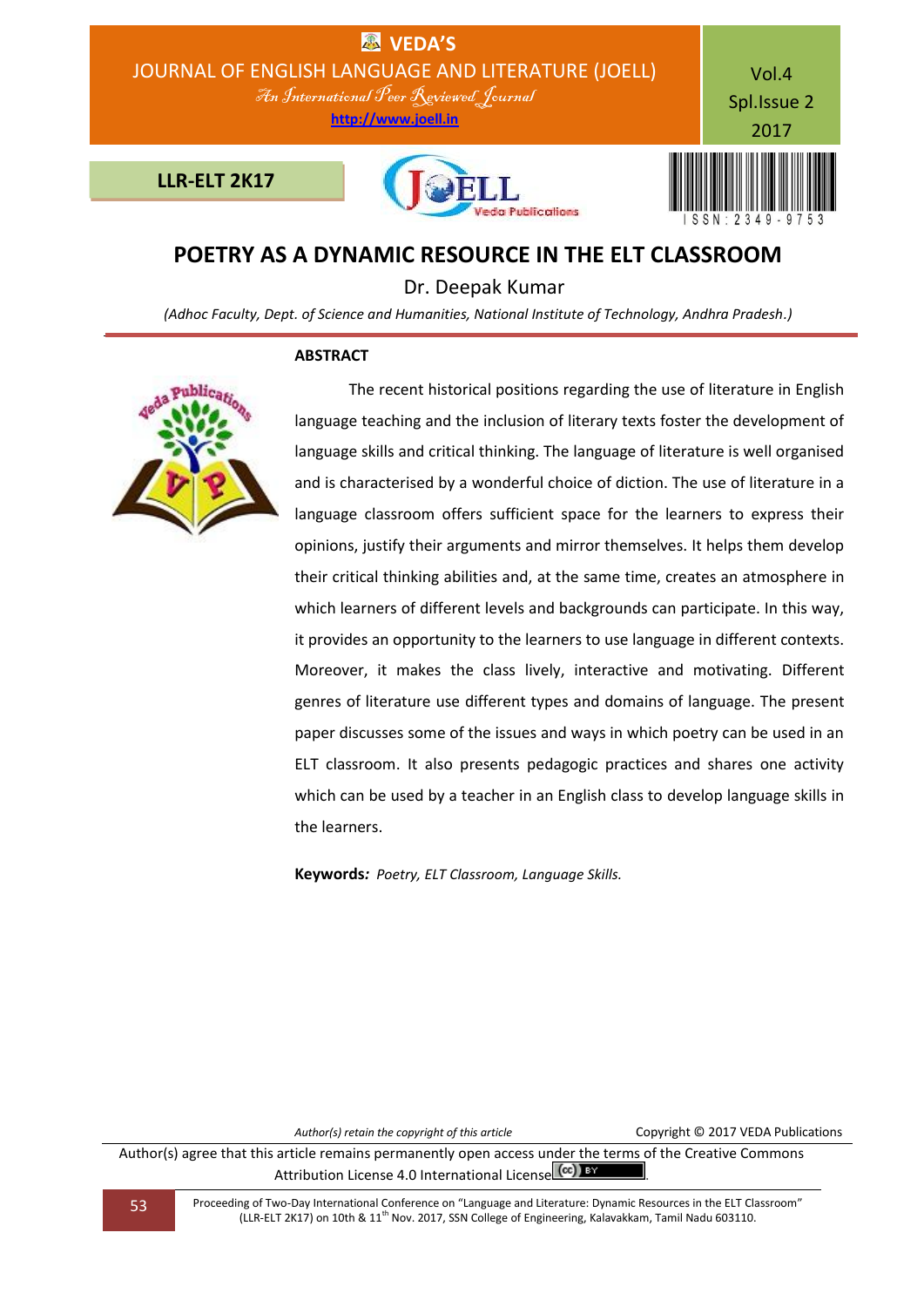#### **INTRODUCTION**

Language and literature are considered to be two aspects of the same coin which cannot be separated. No literature can exist without language and *vice versa*. The use of literature in a language classroom leads to the use of valuable authentic materials, language enrichment, cultural enhancement and personal involvement. In this way, learners are also exposed to actual language samples in real life. It offers ample opportunities for the learners to express their feelings and emotions and also enables them to contextualize the use of language for specific purposes. Learners get exposure to different genres of literature: poetry, fiction, essays, short-stories, and drama and hence get a wide range of individual, lexical, or syntactical items. In this way, learners can be made familiar with various aspects of language in contextualized body of texts which would also help them learn about the syntax, grammatical features and discourse functions.

#### **THE PLACE OF LITERATURE IN ELT**

From the 1950s to the early 1980s, there was little scope for literature in the ELT classroom. English language teaching was dominated by discourses that advocated pragmatic approaches to language, which focused on the use of language in social situations. Communicative competence and specific and functional purposes were the main concerns during this period. The English curriculum was designed along 'functional/notional lines' (Brumfit, 1985 p. 6). However, the 1980s saw a notable revival of interest of the inclusion of literature in ELT courses. Teachers started using literature in their classrooms to develop language skills in the learners. Many researchers claim that literature created a fresh atmosphere and a literary text was regarded as one of the most valuable resources available in EFL classrooms (cited in Thom 2008:p.120). The beginning of the  $21<sup>st</sup>$  century experienced the winds of change and literature started to be considered as a dynamic source for language skills development (Hall, 2005). Perhaps the teachers realized that there was something wrong in neglecting such a potential source of language inputs. Therefore, literature still has a strong place in the ELT classroom.

### **POETRY IN ENGLISH LANGUAGE TEACHING**

There has been a long-standing debate on whether poetry should be used in the ELT classroom to develop language skills. Several arguments have been made on 'why literature is seen distant to EFL/ESL contexts'. The most critical objection raised against poetry seems to have to do with its highly complex and metaphorical language. Linguists such as Topping (1968) pleads fo the exclusion of literature from the ELT curriculum. He argues that "literature should be excluded from the ELT curriculum because of its structural complexity, lack of conformity to standard grammatical rules and remote cultural perspectives." Cook (1986) makes a similar point stating that the study of poetry "has little relevance to the learners' aim of understanding and producing more functional forms of the language." The other typical argument made against the use of poetry in the ELT classroom is that poetry cannot enable our students "to communicate in contemporary colloquial English" (Tomlinson, 1986). These arguments indicate that more classroom research studies and experimental results are necessary to justify the use of poetry to teach language. However, there are some well-known language experts and scholars who advocate the use of poetry as a great teaching tool in the ELT classroom (Tomlinson, 1986; Collie and Slater, 1987; Maley and Duff, 1989; Maley and widdowson, Finch, 2003). Some of them have highlighted the positive results of using poetry in ELT classrooms and others recommended the use of poetry therein, because poetry constitutes "valuable authentic material" and promotes "cultural enrichment, language enrichment and personal involvement" (Collie and Slater, 1987).

# **REASONS FOR USING POETRY**

*1. Valuable Authentic Material:* One of the main reasons for using poetry in the ELT classroom is that it says something "fundamental about human issues, and which is enduring rather than ephemeral" (Collie and Slater, 1987). Most works of poetry are not created for the primary purpose of teaching a language. Course materials developed recently include many samples of language in real life contexts (i.e., travel timetables, city plans, pamphlets, cartoons etc.). Poetry can be a beneficial

**54** Proceeding of Two-Day International Conference on "Language and Literature: Dynamic Resources in the ELT Classroom" (LLR-ELT 2K17) on 10th & 11<sup>th</sup> Nov. 2017, SSN College of Engineering, Kalavakkam, Tamil Nadu 603110.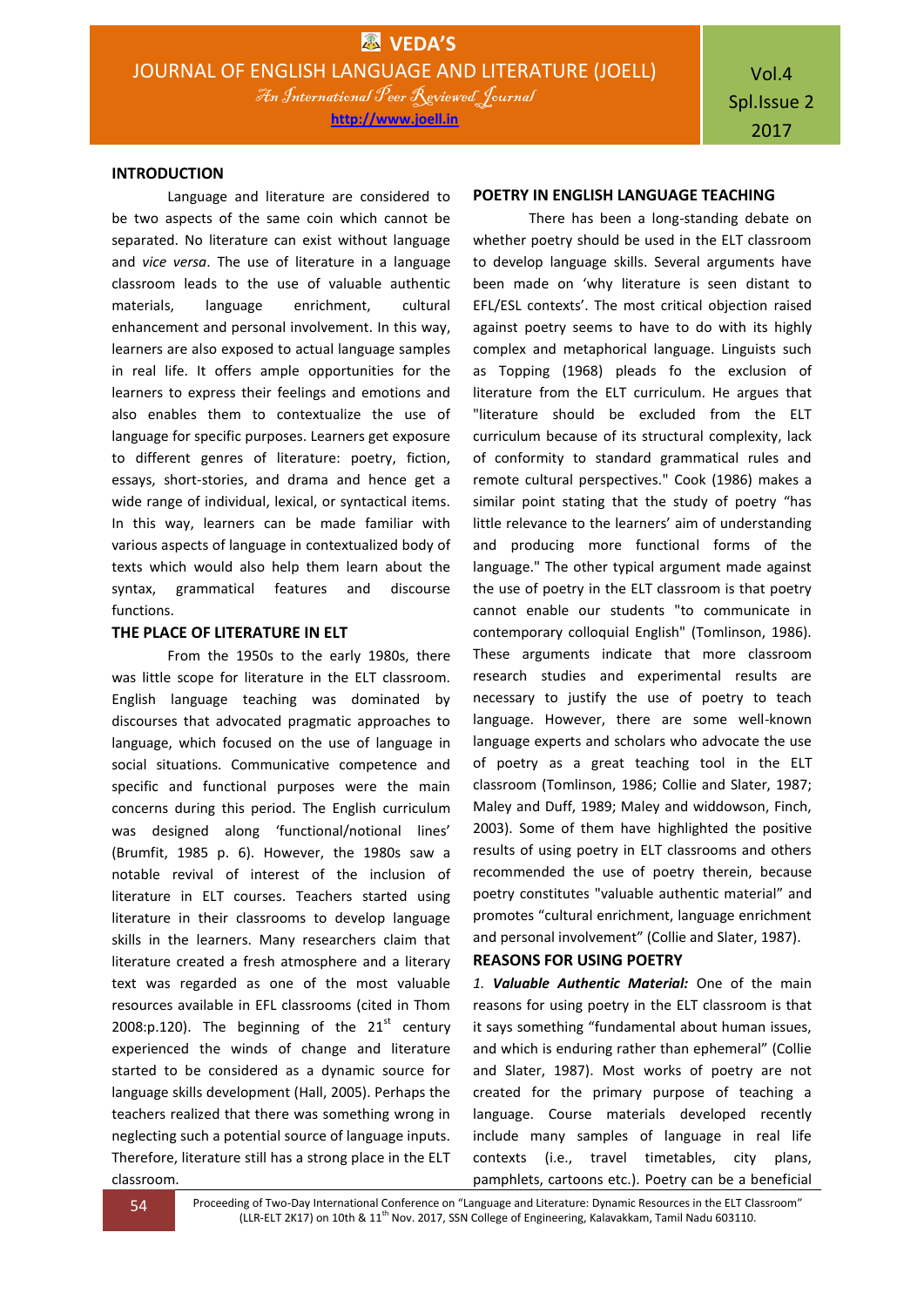**http://www.joell.in**

complement to such materials and motivate the learners towards learning the target language by making it more interesting, relevant and enjoyable.

*2. Cultural enrichment:* Culture plays a major role in learning a target language as it has a great impact on the learners' language use. Poetry, being a deep and meaningful literary genre, can broaden learners' cultural awareness. It can add to their understanding of the social, historical, political and religious domains of the target society. Teaching poetry enables students "to understand and appreciate cultures different from their own in time and space, and to come to perceive traditions of thought, feeling and artistic form within the heritage the literature of such cultures endows" (Carter and Long, 1991). While working on the tasks and activities designed on the poetic texts, learners can learn from different cultures and expand their knowledge about the ideas, customs, and social behavior of a particular society.

*3. Language enrichment:* Hughes (2007) claims that poetry stimulates language acquisition. Expressing a similar view, Kellem (2009) points out that "Poetry is a source of content-rich reading material; a model of creative language in use; a way to teach vocabulary in context; and a way to draw learners' attention on English pronunciation, rhythm, and stress." He adds that a poem more than any other type of literary text can provide an opportunity to learners to use and develop their language skills. However, as Hughes (2007) points out, this particular literary genre "is often marginalized" in the ELT classroom.

*4. Personal involvement:* As Collie & Slater (1987) point out, "poetry can help learners in the process of learning a language because of the personal involvement it fosters in them." Since it deals with universal themes, it relates to learners from different social and cultural backgrounds. It stimulates learners' imagination and emotions and leads them to become more personally, imaginatively and emotionally involved. It motivates them to explore their own personal feelings and emotional responses, which they can relate to their own life due to their past memories and associations.

There are some other reasons for using poetry in the ELT classroom, i.e. its short length, suitability for a single classroom lesson, and peculiar linguistic features like polysemy of words, alliteration, etc. Additionally, its evocative character, imagery and appeal to feelings make the language class very challenging, interesting and enjoyable.

### **LANGUAGE IN POETRY**

Different genres of literature use different types and domains of language. The language employed in poetry, however, makes it very different from others genre of literature. This is what Widdowson calls "deviant use" of language. In other words, poetry uses language in unusual contexts. Language is not used in the conventional sense. For example, the lines

> "Tyger! Tyger! Burning bright In the forest of the night"

at the surface level indicate that a tiger has been torched in a dark forest. It does not stimulate any deep emotion or feeling in the reader. After getting into their non-literal interpretation, however, by evoking metaphors, symbolism, similes, analogies, etc., the reader understands the unconventional use of language which is presented in revealing the fury of God or Energy in the cosmos. Taking all these into account, a teacher is suggested to teach the following aspects while using poetry in a language classroom.

- a. Reading aloud
- b. Guessing from the title of the poem
- c. Selecting key words and phrases
- d. Listing words with synonyms and antonyms
- e. Thematic discussion
- f. Relating poem with personal experiences
- g. Discussing questions
- h. Rewriting the poem

# **ACTIVITY**

Read the following poem, "The Lake Isle of Innisfree" by W.B.Yeats and answer the questions which follow:

### **The Lake Isle of Innisfree**

I **will arise and go now**, and go to Innisfree, And a small cabin build there, of clay and wattles made: Nine bean rows **will I have** there, a hive for

the honey bee,

And live alone in the bee-loud glade.

And **I shall have** some peace there, for peace comes dropping slow,

55 Proceeding of Two-Day International Conference on "Language and Literature: Dynamic Resources in the ELT Classroom" (LLR-ELT 2K17) on 10th & 11<sup>th</sup> Nov. 2017, SSN College of Engineering, Kalavakkam, Tamil Nadu 603110.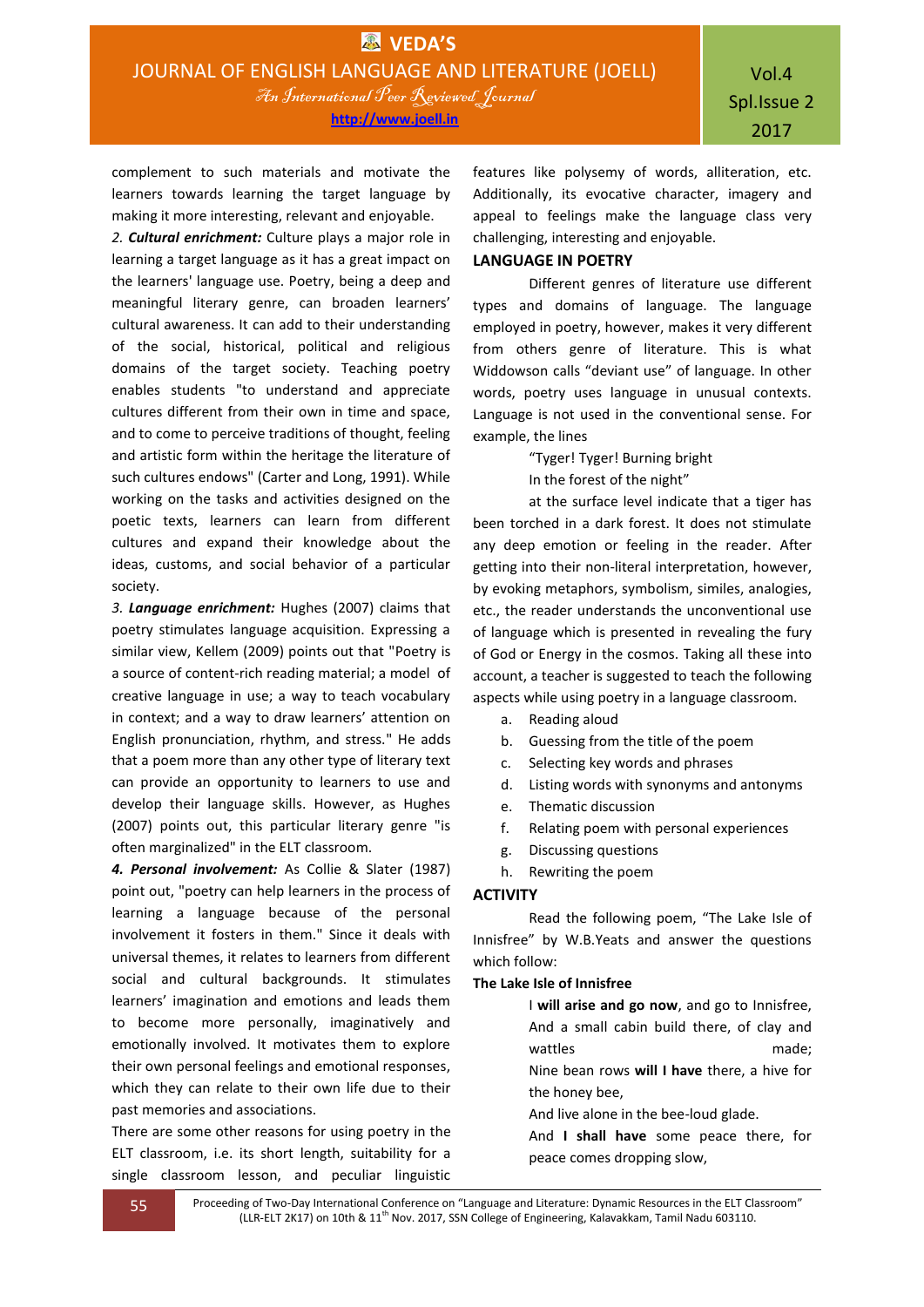**http://www.joell.in**

Dropping from the veils of the morning to where the cricket sings;

There midnight's all a glimmer, and noon a purple glow,

And evening full of the linnet's wings.

I **will arise and go now**, for always night and day

I hear lake water lapping with low sounds by the shore;

While I stand on the roadway, or on the pavements grey, I hear it in the deep heart's core.

– W. B. Yeats

# **TEACHING TO TALK ABOUT FUTURE PLANS**

In most work situations, we need to plan for future actions. Project proposals, the recommendation section of reports etc., will require predictions about the future. Business plans or chairmen's addresses to shareholders have a great deal of talk about future prospects. Learners also need to indicate future in the letters that they write for various academic and official purposes. Sometimes at interviews, they are asked about their plans. This poem can be used as a sample text to teach them how to talk about what they propose to do in the future.

# **GUESSING THE THEME**

The learners may be first asked to guess the central idea of a poem by just focusing on its title. They can also do this in pairs and then discuss their reflections with the whole class. This would help the teacher know how much critical ability the learners of the class possess and how the same can be used to help them in their further learning. It would further help the teacher in dealing with the poem. By studying poems, learners can gain the ability to appreciate a writer's composition and develop sensitivity for the words and phrases used in the poems. Subsequently, it will improve their analytical ability.

### **DISCUSSION QUESTIONS**

The learners can be asked the following questions: What is the poem about? Why does the poet feel the urge to move away? Do you think the poet will really go away or is it an expression of a dream? Do you sometimes feel the same way as the

poet does? Why? Name the creatures mentioned in the poem.

The teacher can organise the class in pairs or groups and motivate them to participate in the discussion. The teacher can provide the learners more sentence structures or phrases which are used to talk about future plans.

#### **VOCABULARY**

The teacher can highlight the words and phrases in the poem and ask the learners to guess their meanings. For example, which senses do the following phrases appeal to? *Veils of the morning, evening full of the linnet's wings, deep heart's core, of clay and wattles made, water lapping, midnight's alla glimmer and noon a purple glow* etc. The learners can also be asked to use the words in their own sentences. They can also be asked to read the poem aloud stressing the parts in bold and mark the rhyming words.

### **PRONUNCIATION SKILL**

In verse, the pronunciation of words becomes crucial because of the poetic emphasis on syllable count, rhyme, alliteration etc. If we mispronounce words, they can vary in number of syllables and subsequently upset the rhythm of a metrical line. A poem should be read loudly by following the rules of accentual patterns, meter, foot and other technical devices which would help the learner grasp the pronunciation of words in context. Laterthe learners should also be asked to read the poem loudly. This practice would help them overcome mother tongue interference.

# **METHODS TO USE POETRY IN ELT CLASSROOM**

There are certain methods that help a teacher choose the poems to use in the language classrooms. Some of them are:

- a. Choose the text form the culture the learners can relate to
- b. Make the classroom activities learnercentered
- c. Ensure the participation of each learner in the activities
- d. Encourage and motivate learners through positive feedback
- e. Ask the learners not to just paraphrase the poem